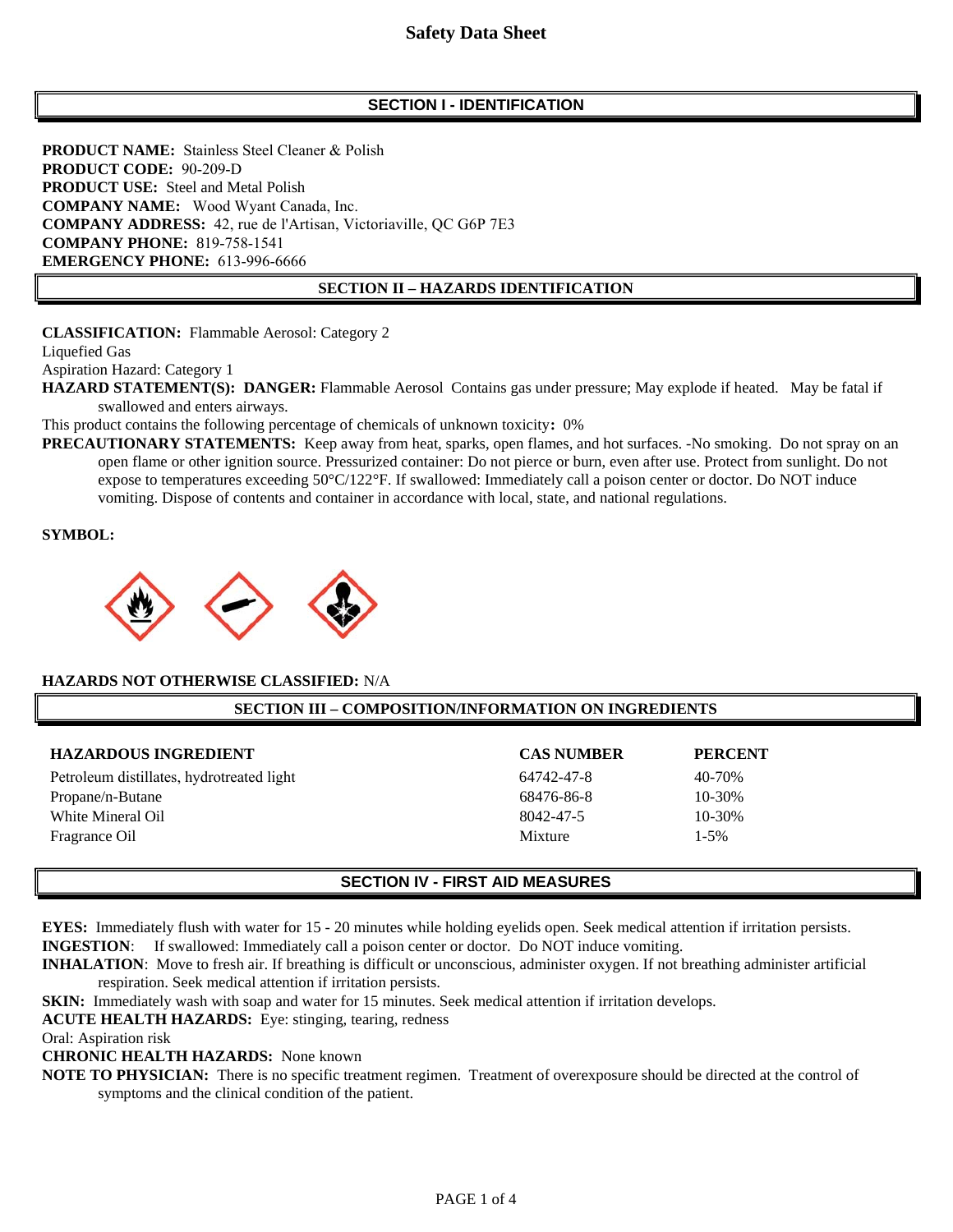### **SECTION V – FIRE-FIGHTING MEASURES**

**EXTINGUISHING MEDIA:** Carbon dioxide, foam, and water fog.

**UNSUITABLE EXTINGUISHING MEDIA:** Water spray/stream.

**SPECIAL FIRE FIGHTING PROCEDURES:** Wear NIOSH approved Self Contained Breathing Apparatus with a full face piece operated in a positive pressure demand mode with full body protective clothing when fighting fires. Avoid breathing smoke, fumes, and decomposition products. Cool fire exposed containers with water fog to prevent bursting.

**UNUSUAL FIRE AND EXPLOSION HAZARDS:** Keep away from sparks, open flames, and hot surfaces. No smoking. Do not spray on an open flame or other ignition source.

**HAZARDOUS COMBUSTION PRODUCTS:** Oxides of carbon

## **SECTION VI – ACCIDENTAL RELEASE MEASURES**

**PERSONAL PROTECTIVE EQUIPMENT:** Refer to section VIII for proper Personal Protective Equipment.

**SPILL:** Stop leak if you can do so without risk. Move the cylinder/can to a safe and open area if the leak is irreparable. Stop the flow of material, if this is without risk. Use a non-combustible material like vermiculite, sand or earth to soak up the product and place into a container for later disposal. Prevent spill from entering sewers, storm drains, and natural waterways. Small Spills: Wipe up with absorbent material (e.g. cloth, fleece). Clean surface thoroughly to remove residual contamination.

WASTE DISPOSAL: Dispose of in accordance with federal, state, and local regulations.

**RCRA STATUS:** Waste likely considered non-hazardous under RCRA, however product should be fully characterized prior to disposal (40 CFR 261).

### **SECTION VII – HANDLING AND STORAGE**

**HANDLING AND STORAGE:** Protect from sunlight. Do not expose to temperatures exceeding 50°C/122°F. Pressurized container: Do not pierce or burn, even after use.

**OTHER PRECAUTIONS:** Keep out of the reach of children.

**INCOMPATIBILITY:** Some plastics and painted surfaces, pre-test before using.

### **SECTION VIII – EXPOSURE CONTROLS/PERSONAL PROTECTION**

| <b>HAZARDOUS INGREDIENT</b>               | <b>OSHA PEL</b>  | <b>ACGIH TLV</b> |
|-------------------------------------------|------------------|------------------|
| Petroleum distillates, hydrotreated light | $400$ ppm        | $400$ ppm        |
| Propane/n-Butane                          | $1000$ ppm       | $1000$ ppm       |
| White Mineral Oil                         | $5 \text{ mg/m}$ | $5 \text{ mg/m}$ |
| Fragrance Oil                             | Not Established  | Not Established  |

**ENGINEERING CONTROLS / VENTILATION:** Ambient ventilation adequate. **RESPIRATORY PROTECTION:** Not required with normal use. **PERSONAL PROTECTIVE EQUIPMENT:** Safety glasses **ADDITIONAL MEASURES:** Wash hands thoroughly after handling.

### **SECTION IX - PHYSICAL AND CHEMICAL PROPERTIES**

**APPEARANCE:** Clear Aerosol **ODOR:** Lemon scent **ODOR THRESHOLD:** N/D **BOILING POINT:** N/D **FREEZING POINT:** N/D **FLAMMABILITY:** Flammable Aerosol **FLASH POINT:** N/D **AUTOIGNITION TEMPERATURE:** N/D **LOWER FLAMMABILITY LIMIT:** N/D **UPPER FLAMMABILITY LIMIT:** N/D **VAPOR PRESSURE (mm Hg):** 0.5 @ 77°F (25°C) **VAPOR DENSITY (AIR=1):** > 1 **EVAPORATION RATE:** 0.2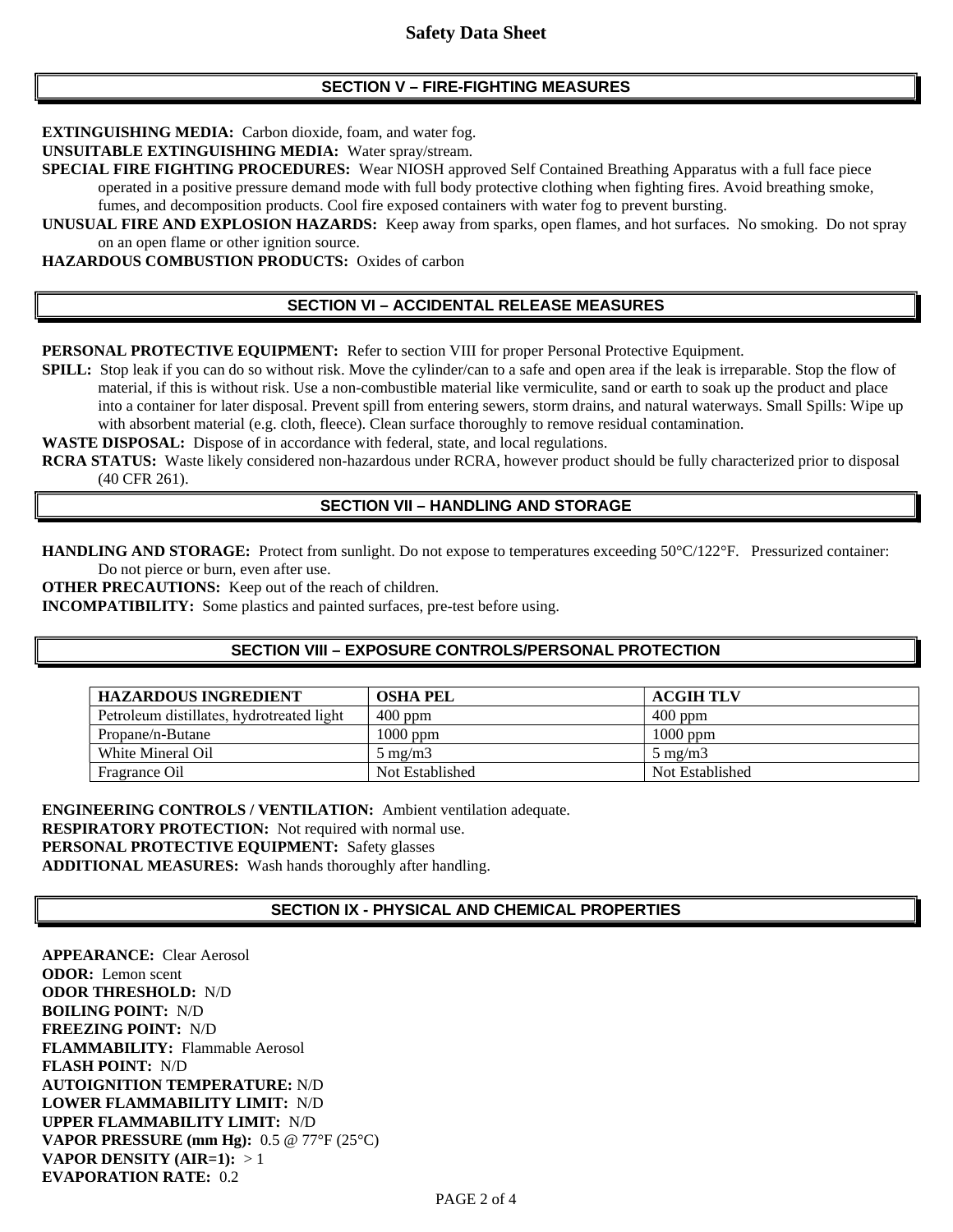## **Safety Data Sheet**

**SPECIFIC GRAVITY (H2O=1):** 0.82 **pH:** N/A **SOLUBILITY IN WATER:** 0% **PARTITION COEFFICIENT: n-OCTANOL/WATER (K<sub>OW</sub>): N/D VOLATILE ORGANIC COMPOUNDS (VOC):** 20% **DECOMPOSITION TEMPERATURE:** N/D **VISCOSITY:** N/D

#### **SECTION X – STABILITY AND REACTIVITY DATA**

**REACTIVITY:** None Known **CHEMICAL STABILITY:** Stable **CONDITIONS TO AVOID:** Temperatures greater than 122°F and sources of ignition. **INCOMPATIBILITY:** Some plastics and painted surfaces, pre-test before using. **HAZARDOUS DECOMPOSITION OR BY-PRODUCT:** Oxides of carbon **POSSIBLE HAZARDOUS REACTIONS:** None Known

#### **SECTION XI – TOXICOLOGICAL INFORMATION**

**TOXICOLOGICAL INFORMATION: Petroleum Distillates, hydrotreated light** (64742-47-8) LD<sub>50</sub> (Oral, Rat) 5 g/kg; LD<sub>50</sub> (Dermal. Rabbit) 2 g/kg;  $LC_{50}$  (Rat, 4hr) 5 mg/L **ROUTES OF ENTRY:** Eyes, Ingestion, Inhalation, Skin **EYES:** May cause irritation. **INGESTION:** May cause gastric discomfort and nausea. No hazard by this route in normal use. **INHALATION:** No hazards under normal use due to its low volatility. If vapor is present in high concentrations, irritation to upper respiratory tract may occur. **SKIN:** May cause irritation, localized defatting, dermatitis, with prolonged or repeated contact. **MEDICAL CONDITION AGGRAVATED:** None known **ACUTE HEALTH HAZARDS:** Eye: stinging, tearing, redness Oral: Aspiration risk **CHRONIC HEALTH HAZARDS:** None known **CARCINOGENICITY: OSHA:** No **ACGIH:** No **NTP:** No **IARC:** No **OTHER:** N/A

### **SECTION XII – ECOLOGICAL INFORMATION**

**ECOLOGICAL INFORMATION: Petroleum distillates, hydrotreated light** (64742-47-8) Not toxic to aquatic organisms (fish,

daphnia, algae) up to water solubility. May adsorb to sediments and possibly cause toxics effects to organisms.

**BIODEGRADABILITY:** This product is biodegradable.

**BIOACCUMULATION:** This product is not expected to bioaccumulate.

**SOIL MOBILITY:** This product is mobile in soil.

**OTHER ECOLOGICAL HAZARDS:** None Known

# **SECTION XIII – DISPOSAL CONSIDERATIONS**

**WASTE DISPOSAL:** Dispose of in accordance with federal, state, and local regulations.

**RCRA STATUS:** Waste likely considered non-hazardous under RCRA, however product should be fully characterized prior to disposal (40 CFR 261).

### **SECTION XIV - TRANSPORTATION INFORMATION**

**PROPER SHIPPING NAME:** Aerosols, Ltd. Qty. **HAZARD CLASS/DIVISION:** 2.1 **UN/NA NUMBER:** UN 1950 **PACKAGING GROUP:** N/A

**AIR SHIPMENT PROPER SHIPPING NAME:** Aerosols, Ltd. Qty. **HAZARD CLASS/DIVISION:** 2.1